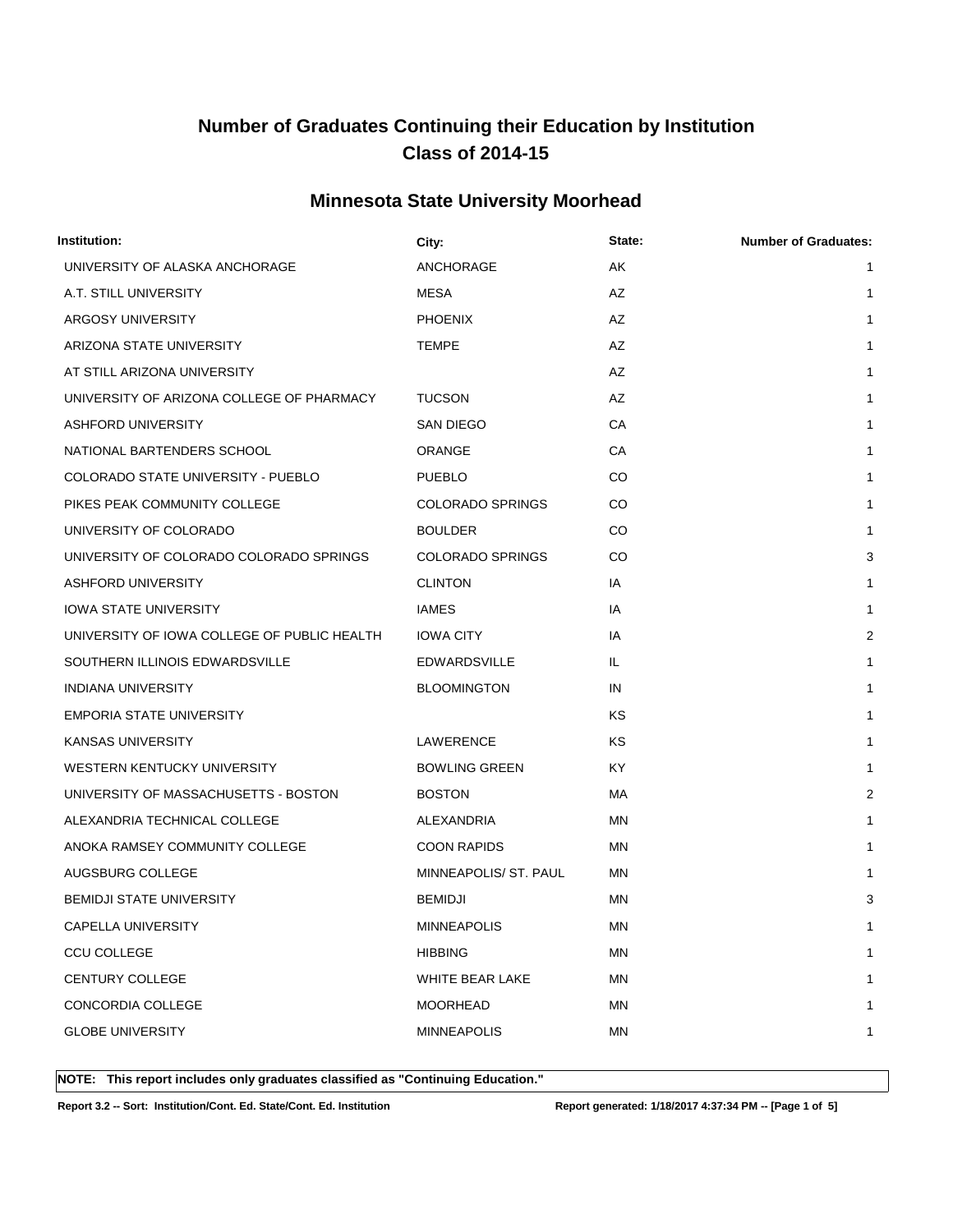#### **Minnesota State University Moorhead**

| Institution:                                          | City:                 | State:    | <b>Number of Graduates:</b> |
|-------------------------------------------------------|-----------------------|-----------|-----------------------------|
| <b>HIBBING COMMUNITY COLLEGE</b>                      | <b>HIBBING</b>        | <b>MN</b> |                             |
| METROPOLITAN STATE UNIVERSITY                         | <b>ST PAUL</b>        | <b>MN</b> | 1                           |
| MINNESOTA STAET UNIVERSITY MOOHEAD                    | <b>MOORHEAD</b>       | MN        | 1                           |
| MINNESOTA STATE COMMUNITY AND TECH - MOORHEA MOORHEAD |                       | <b>MN</b> | 1                           |
| MINNESOTA STATE COMMUNITY AND TECHNICAL COLL          | PERHAM                | <b>MN</b> | 1                           |
| MINNESOTA STATE COMMUNITY AND TECHNICAL COLL          | MOORHEAD              | <b>MN</b> | $\overline{2}$              |
| MINNESOTA STATE UNIVERSITY MOORHEAD                   | <b>MOORHEAD</b>       | MN        | 61                          |
| <b>MSUM</b>                                           | <b>MOORHEAD</b>       | <b>MN</b> | 4                           |
| NORTH HENNEPIN COMMUNITY COLLEGE                      | <b>BROOKLYN PARK</b>  | ΜN        | 1                           |
| NORTHWESTERN HEALTH SCIENCES UNIV-CHIROPRAC           |                       | <b>MN</b> |                             |
| NORTHWESTERN HEALTH SCIENCES UNIVERSITY               | <b>BLOOMINGTON</b>    | <b>MN</b> |                             |
| RASMUSSEN COLLEGE - BLOOMINGTON                       | <b>BLOOMINGTON</b>    | <b>MN</b> | 1                           |
| SOUTHWEST MINNESOTA STATE UNIVERSITY                  | MARSHALL              | <b>MN</b> | 1                           |
| ST CLOUD STATE UNIVERSITY                             | <b>ST CLOUD</b>       | <b>MN</b> | 1                           |
| ST. CLOUD STATE UNIVERSITY                            | ST. CLOUD             | <b>MN</b> | 1                           |
| ST. PAUL COLLEGE                                      | ST. PAUL              | MN        | 1                           |
| <b>ST. THOMAS UNIVERSITY</b>                          | ST. PAUL              | <b>MN</b> | 1                           |
| UNIVERSITY OF MINNESOTA                               | <b>TWIN CITIES</b>    | <b>MN</b> | $\overline{2}$              |
| UNIVERSITY OF MINNESOTA - DULUTH                      | <b>DULUTH</b>         | <b>MN</b> | 1                           |
| UNIVERSITY OF MINNESOTA - TWIN CITIES                 | MINNEAPOLIS/ ST. PAUL | <b>MN</b> | 5                           |
| UNIVERSITY OF MINNESOTA DULUTH                        | <b>DULUTH</b>         | <b>MN</b> | $\overline{2}$              |
| UNIVERSITY OF MINNESOTA-TWIN CITIES                   | <b>MINNEAPOLIS</b>    | <b>MN</b> | 1                           |
| <b>SAINT LOUIS UNIVERSITY</b>                         | ST. LOUIS             | МO        | 1                           |
| UNIVERSITY OF MISSOURI-COLUMBIA                       | <b>COLUMBIA</b>       | <b>MO</b> |                             |
| UNIVERSITY OF NEBRASKA                                |                       | <b>NB</b> | 1                           |
| <b>BISMARCK STATE COLLEGE</b>                         | <b>BISMARCK</b>       | <b>ND</b> | 1                           |
| <b>DICKINSON STATE UNIVERSITY</b>                     | <b>DICKINSON</b>      | <b>ND</b> | 1                           |
| LAKE REGION STATE COLLEGE                             | <b>DEVILS LAKE</b>    | <b>ND</b> | 2                           |
| <b>MINOT STATE UNIVERSITY</b>                         | <b>MINOT</b>          | ND        | 1                           |
| ND BOARD OF ADDICTION COUNSELORS EXAMINERS CL FARGO   |                       | <b>ND</b> | 1                           |

**NOTE: This report includes only graduates classified as "Continuing Education."** 

**Report 3.2 -- Sort: Institution/Cont. Ed. State/Cont. Ed. Institution Report generated: 1/18/2017 4:37:34 PM -- [Page 2 of 5]**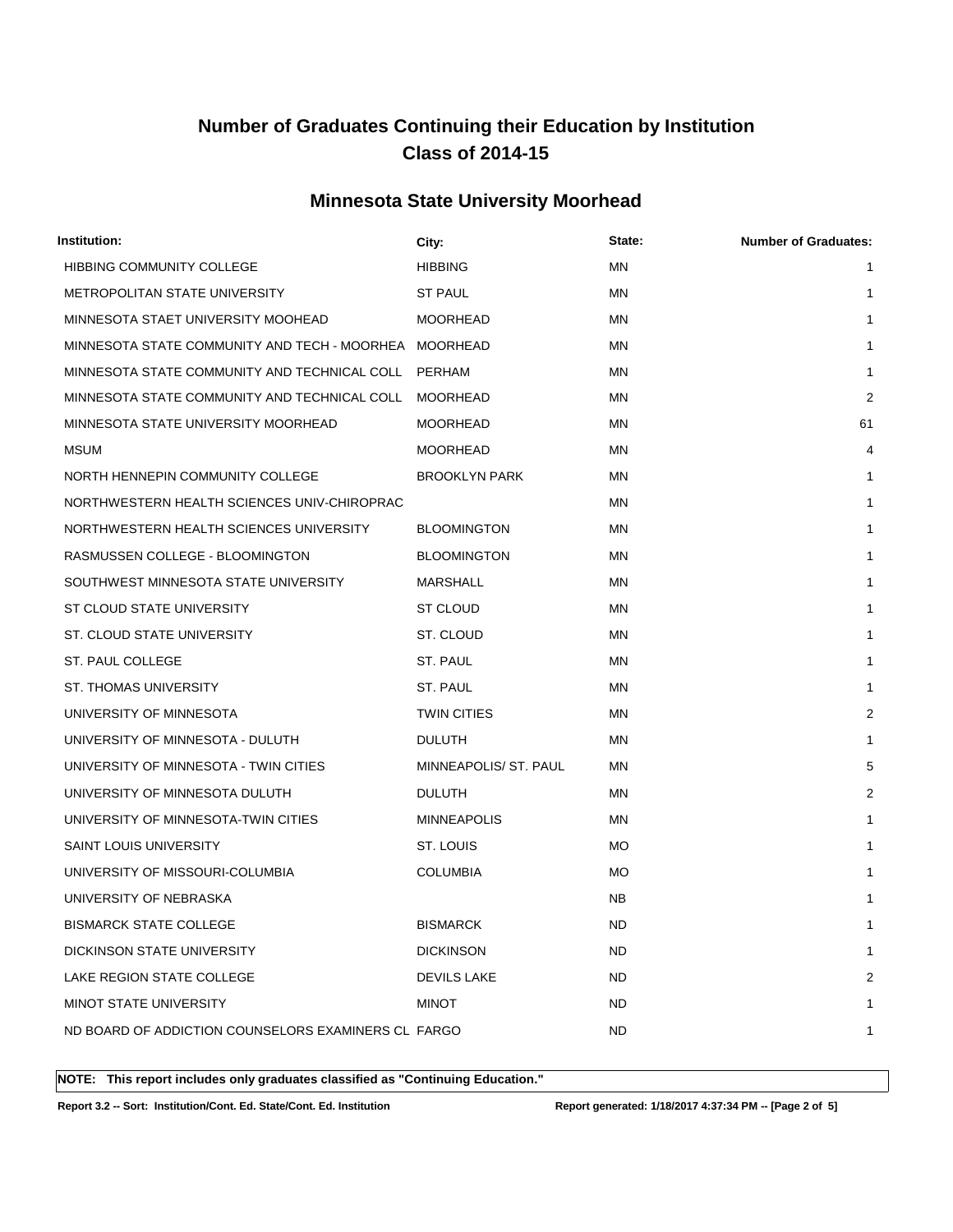#### **Minnesota State University Moorhead**

| Institution:                                                                    | City:                | State:    | <b>Number of Graduates:</b> |
|---------------------------------------------------------------------------------|----------------------|-----------|-----------------------------|
| NORTH DAKOTA STATE UNIVERSITY                                                   | <b>FARGO</b>         | <b>ND</b> | 9                           |
| NORTH DAKOTA STATE UNIVERSITY                                                   |                      | <b>ND</b> | 5                           |
| UNIVERSITY OF MARY                                                              | <b>BISMARCK</b>      | <b>ND</b> | 1                           |
| UNIVERSITY OF MARY                                                              | <b>FARGO</b>         | <b>ND</b> | 1                           |
| UNIVERSITY OF NORTH DAKOTA                                                      | <b>FARGO</b>         | <b>ND</b> | 1                           |
| UNIVERSITY OF NORTH DAKOTA                                                      | <b>GRAND FORKS</b>   | <b>ND</b> | 9                           |
| UNIVERSITY OF NORTH DAKOTA                                                      |                      | <b>ND</b> | 1                           |
| UNIVERSITY OF NORTH DAKOTA-MAIN CAMPUS                                          | <b>GRAND FORKS</b>   | ND        | 3                           |
| <b>CREIGHTON UNIVERSITY</b>                                                     | <b>OMAHA</b>         | <b>NE</b> | 1                           |
| UNIVERSITY OF NEBRASKA                                                          | <b>LINCOLN</b>       | <b>NE</b> | 2                           |
| UNIVERSITY OF NEBRASKA- LINCOLN                                                 | <b>LINCON</b>        | <b>NE</b> | 1                           |
| UNIVERSITY OF NEBRASKA- LINCOLN                                                 | <b>LINCOLN</b>       | <b>NE</b> | 1                           |
| NEW HAMPSHIRE SSCHOOL OF LAW                                                    | <b>CONCORD</b>       | NΗ        | 2                           |
| <b>FAIRLEIGH DICKINSON UNIVERSITY</b>                                           | <b>TEANECK</b>       | NJ        | 1                           |
| <b>BOWLING GREEN STATE UNIVERSITY</b>                                           | <b>BOWLING GREEN</b> | OH        | $\overline{2}$              |
| UNIVERSITY OF CINCINNATI                                                        | <b>CINCINNATI</b>    | OH        | 1                           |
| <b>EASTERN UNIVERSITY</b>                                                       | ST.DAVIDS            | PA        | 1                           |
| UNIVERSITY OF SOUTH CAROLINA                                                    | <b>COLUMBIA</b>      | SC        | 1                           |
| <b>BLACK HILLS STATE UNIVERSITY</b>                                             | <b>SPEARFISH</b>     | SD        | 2                           |
| SOUTH DAKOTA STATE UNIVERSITY                                                   | SIOUX FALLS          | SD        | 1                           |
| UNIVERSITY OF SOUTH DAKOTA                                                      | <b>VERMILLION</b>    | <b>SD</b> | 3                           |
| UNIVERSITY OF TENNESSEE                                                         | KNOXVILLE            | TN        | 1                           |
| <b>TEXAS A&amp;M UNIVERSITY - COMMERCE</b>                                      |                      | TX        | 1                           |
| TEXAS A&M UNIVERSITY-KINGSVILLE                                                 | <b>KINGSVILLE</b>    | <b>TX</b> | 1                           |
| TEXAS TECH LAW SCHOOL                                                           | <b>LUBBOCK</b>       | ТX        | 1                           |
| MINNESOTA STATE COMMUNITY AND TECHNICAL COLL MOORHEAD                           |                      | US        | 1                           |
| UTAH STATE UNIVERSITY                                                           | LOGAN                | UT        | 1                           |
| <b>LIBERTY UNIVERSITY</b>                                                       | <b>LYNCHBURG</b>     | VA        | 2                           |
| CENTRAL WASHINGTON UNIVERSITY                                                   | <b>ELLENSBURG</b>    | WA        | 1                           |
| UNIVERSITY OF WISCONSIN                                                         | <b>MADISON</b>       | WI        | 1                           |
| UNIVERSITY OF WISCONSIN - LA CROSSE                                             | LA CROSSE            | WI        | 1                           |
| NOTE: This report includes only graduates classified as "Continuing Education." |                      |           |                             |

**Report 3.2 -- Sort: Institution/Cont. Ed. State/Cont. Ed. Institution Report generated: 1/18/2017 4:37:34 PM -- [Page 3 of 5]**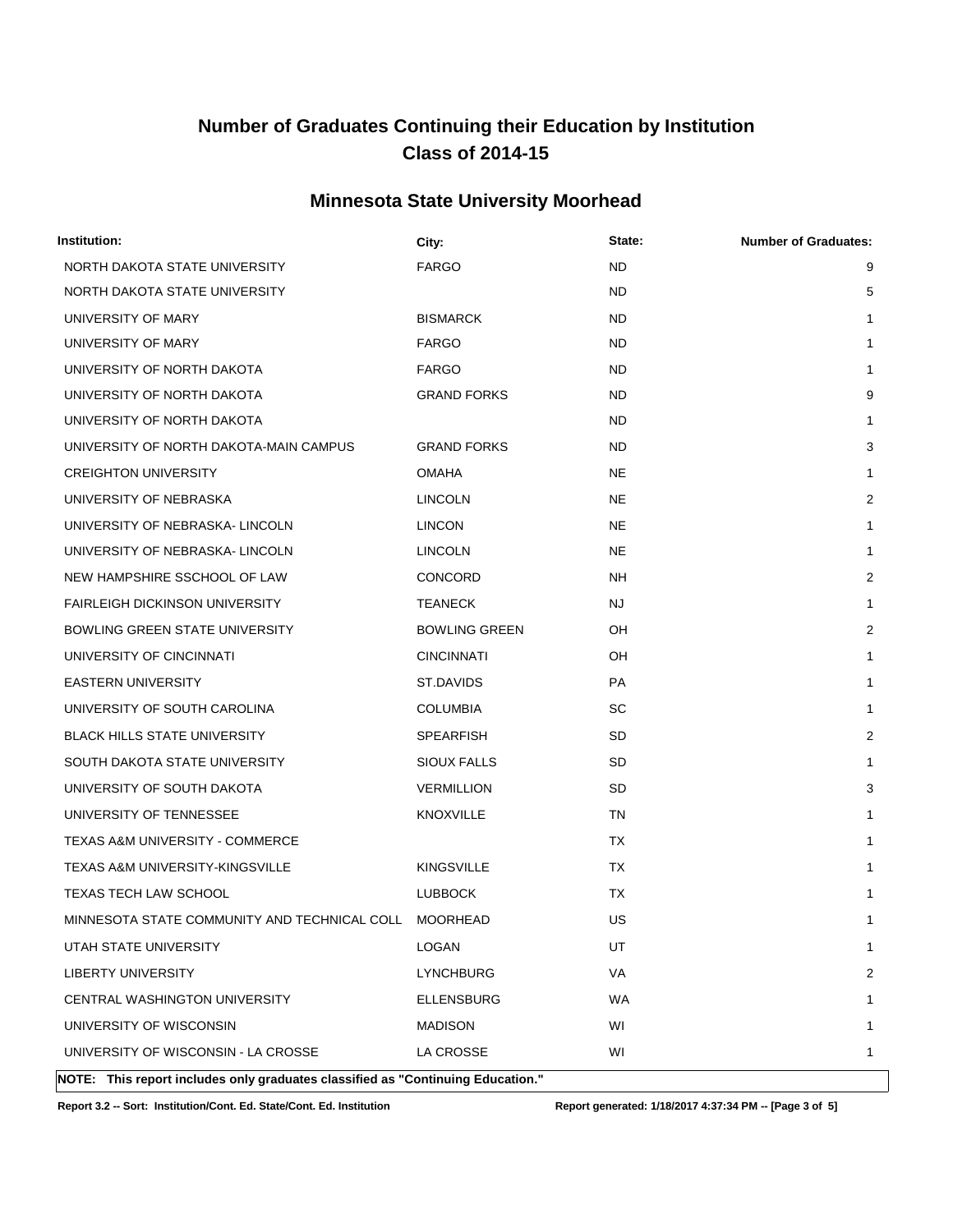#### **Minnesota State University Moorhead**

| Institution:                                                 | City:              | State:    | <b>Number of Graduates:</b> |
|--------------------------------------------------------------|--------------------|-----------|-----------------------------|
| UNIVERSITY OF WISCONSIN - MADISON                            | <b>MADISON</b>     | WI        | $\overline{2}$              |
| UNIVERSITY OF WISCONSIN - MILWAUKEE                          | <b>MILWAUKEE</b>   | WI        | $\overline{2}$              |
| UNIVERSITY OF WISCONSIN- RIVER FALLS                         | <b>RIVER FALLS</b> | WI        | 1                           |
| UNIVERSITY OF WISCONSIN- STOUT                               | <b>MENOMONIE</b>   | WI        | 1                           |
| WHEELING JESUIT UNIVERSITY                                   | WHEELING           | <b>WV</b> | 1                           |
| MINNESOTA STATE UNIVERSITY MOORHEAD                          | <b>MOORHEAD</b>    |           | 1                           |
| POLICE ACADEMY                                               |                    |           | $\overline{2}$              |
| UNIVERSITY EAST LONDON                                       | <b>LONDON</b>      |           | 1                           |
| Institution Name Not Given                                   |                    |           | 1                           |
| <b>Total Number of Graduates Continuing their Education:</b> |                    |           | 209                         |

**NOTE: This report includes only graduates classified as "Continuing Education."**